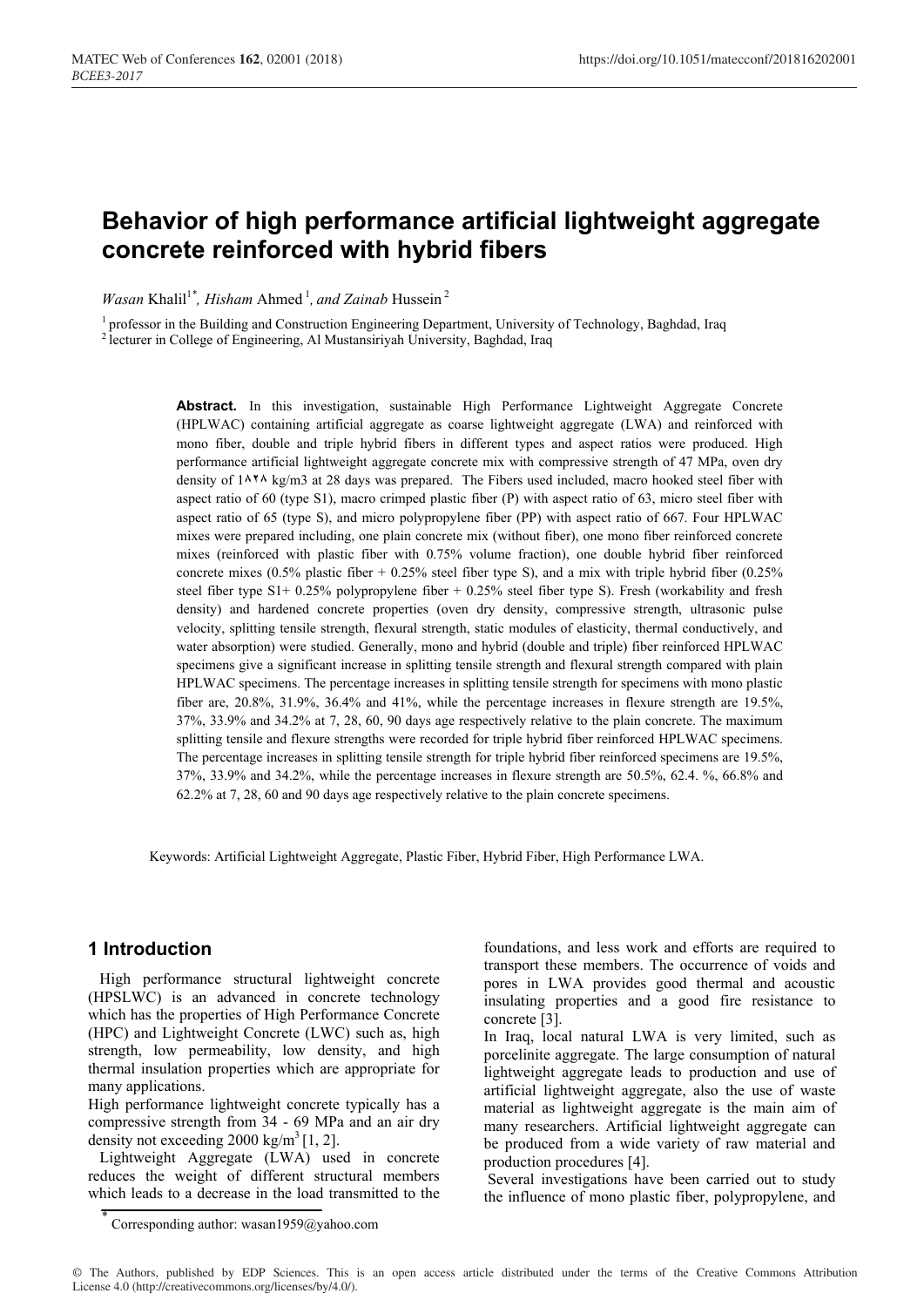steel fiber on properties of artificial lightweight aggregate concrete [5, 6]. Very little works have been done to investigate the properties of hybrid fiber reinforced lightweight concrete containing natural or expanded clay lightweight aggregate.

 The behavior of hybrid fiber high strength lightweight aggregate was investigated by Daneti and Wee [7]. Hooked end macro steel fiber (30mm length with aspect ratio of 55), straight micro steel fiber (12mm length and aspect ratio of 120mm), and micro polypropylene fiber (12mm length with aspect ratio of 109) were used. The concrete mixes containing mono macro steel fiber, double hybrid fiber (0.3% macro steel fiber + 0.3% polypropylene fiber) and triple hybrid fiber  $(0.2\%$  macro steel fiber + 0.2% micro steel fiber  $+$  0.2% polypropylene fiber) with constant total fiber volume fraction of 0.6%. Coarse lightweight expanded clay aggregate was used. The compressive strength of single and hybrid fiber showed almost equal or slightly lower strength compared with plain lightweight aggregate concrete. However, splitting and flexural tensile strengths of single and hybrid fiber were increased in the range of 16% - 52% and 1% - 28% respectively compared to plain LWAC. Lightweight aggregate concrete containing mono and triple fiber showed higher splitting and flexural strengths when compared with double hybrid fibers.

Widodo et al. [8] examined the effect of hybrid polypropylene-steel fiber on properties of lightweight concrete made of pumice breccia as coarse aggregate. Monofilament Polypropylene with 12 mm length and 18  $\mu$ m diameter and macro hooked end steel fiber with 60 mm length and 0.75mm diameter were used. Fiber addition was done using fixed polypropylene fiber volume fraction of 0.1% and different steel fiber additions of 0.0%, 0.5%, 1.0%, 1.5%, and 2.0% by volume into the mixture. Different properties including density, compressive strength, modulus of elasticity, splitting tensile strength, modulus of rupture and the flexural load-displacement behavior of the lightweight aggregate concrete with hybrid fiber addition were studied. The results demonstrate that the addition of steel fiber to LWAC causes a decrease in the workability but the density increased. The compressive strength and modulus of elasticity of lightweight concrete increased. The splitting tensile strength and modulus of rupture for hybrid LWAC with 0.1% polypropylene + 1.5% steel fiber improved by about 222.28% and 187.47% respectively. Flexural performance is much better in hybrid fiber reinforced LWAC of 0.1% polypropylene +1.5% steel compared to the plain concrete mixes.

# **2 Research significance**

Research significance can be summarized as follows:

- Producing high performance LWAC containing artificial sustainable LWA produced from locally available materials and studying its properties.
- Investigate the effect of inclusion mono and hybrid fibers on the properties of the produced high performance LWAC.

# **3 Experimental programs**

# **3.1 Materials,**

- Ordinary Portland cement (Type I) from Bazian Company, in Iraq was used. Test results show that the adopted cement satisfies the Iraqi Specifications No. 5/1984 [9].
- Normal weight natural sand with maximum size of 4.75 mm was used in this investigation. The results demonstrate that the grading of the sand, physical properties and sulfate content are within the requirements of the Iraqi Specifications No. 45/ 1984 [10].
- An artificial lightweight aggregate was produced from bentonite clay and sodium silicate liquid waste from glass plant through this study, as mentioned by the research (11). Bentonite clay was screened through 75μm sieve. Many trials were carried out to select the proper amount of sodium silicate that produces a paste of adequate plasticity. Sodium silicate liquid waste with 50% mixing ratio by weight (clay: sodium silicate, 1:1) was selected. The clayey paste was rounded by handed to form balls, then they were left to dry at laboratory temperature for 24 hours to avoid the formation of shrinkage cracks. The clayey balls were then dried in an oven for 24 hours at 100 °C to ensure complete drying, and then they were burned at different high temperatures. It was found that burning these balls at temperature between 750 - 800 °C for two hours produces lightweight aggregate with properties conforming to ASTM C 330 Specifications [12]. Finally, the furnace was opened and the specimens were left inside the furnace until they were cooled to laboratory temperature. The clayey balls were crushed manually to smaller size by means of a hammer, and then screened on standard sieve series in order to prepare lightweight aggregate with grading which conforms to ASTM C 330 Specifications [12]. Table 1 shows the properties of the produced lightweight aggregate.

| Table 1. Properties of the produce lightweight aggregate [13] |  |  |  |
|---------------------------------------------------------------|--|--|--|
|                                                               |  |  |  |

| Properties Specification |                           | <b>Test Results</b> |
|--------------------------|---------------------------|---------------------|
| Specific gravity         | <b>ASTM C127 [13]</b>     | 1.53                |
| Absorption %             | ASTM C127 [13]            | 12.9                |
| Dry loose unit weight,   | ASTM 29/C29M[14]          | 538.22**            |
| kg/m <sup>3</sup>        |                           |                     |
| Dry rodded unit weight.  | ASTM 29/C29M [14]         | 543.21              |
| kg/m <sup>3</sup>        |                           |                     |
| Aggregate crushing       | BS 812-part 110-1990 [15] | 51.6                |
| value, $(\% )$           |                           |                     |
| Sulfate content          | BS 3797-part 2-1981[16]   | 0.97                |
| (as SO <sub>3</sub> ), % |                           |                     |
|                          |                           |                     |

\* Physical analysis was conducted by National Center for Construction Laboratories and Researches (NCCLR)

\* \* Within the limit of ASTM C 330,  $\leq 880$  kg/m<sup>3</sup>

 Two types of high performance LWAC admixtures were used in this work including, chemical admixture based on modified Polycarboxylic ether (Sika – Viscocrete - 5930). It is a third generation superplasticizer meeting the requirements of ASTM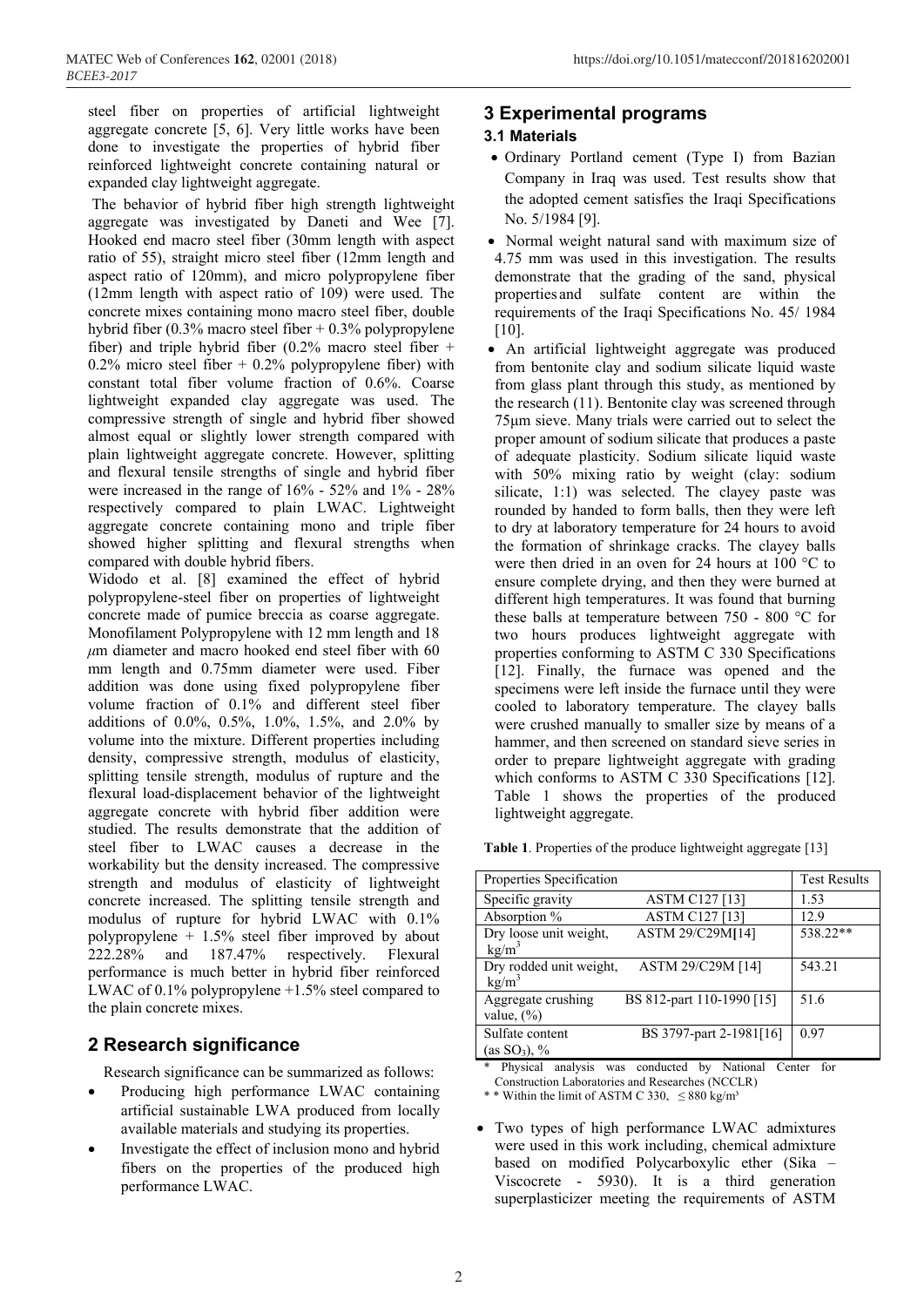C494M / 04[17] types F and silica fume produced by Sika Company. The results indicate that the silica fume used satisfy the physical and chemical requirements of the ASTM C1240 [18].

- Four types of fiber were used in this investigation including:
- a- Macro hooked steel fibers (type  $S_1$ ) with 30 mm length and 0.5 mm diameter (aspect ratio  $1/d = 60$ ), the ultimate tensile strength for individual fibers is 1180 MPa and density is 7800kg/m3 .
- b- Straight steel fibers (type S) with 13 mm in length and 0.2mm in diameter (aspect ratio  $1/d = 65$ ), the ultimate tensile strength for individual fibers is 1180 MPa and the density is  $7800 \text{ kg/m}^3$ .
- c- Crimped plastic fiber (P) with 50 mm length, 0.8 mm diameter (aspect ratio  $1/d = 63$ ), and minimum tensile strength between 250- 350 MPa.
- d- Micro polypropylene fiber (PP) with 12mm length, 18 micron diameter (aspect ratio  $1/d = 677$ ), and minimum tensile strength of 350 MPa.

#### **3.2, Concrete mixes**

Control LWAC mix (plain) and many of LWAC mixes reinforced with mono and hybrid fiber was prepared in this work. Table 2 explains the details of concrete mixes studied in this work.

**Table 2.** Details of lightweight aggregate concrete mixes

| Mix              |     | Fiber Volume Fraction (%) |      |      | Mix proportion                           |
|------------------|-----|---------------------------|------|------|------------------------------------------|
| Symb             |     | P                         |      | PP   | 1:1.18:0.73 by weight                    |
| <sub>o</sub> 1   |     |                           |      |      | (Cement:Sand:LWA),                       |
| <b>MAR</b>       |     |                           |      |      | Cement Content 550                       |
|                  |     |                           |      |      | $kg/m^3$ , w/c = 0.25,                   |
| <b>MAP</b>       |     | .75                       |      |      | HRWRA=3L/100kg of                        |
| MAH <sub>4</sub> |     | 0.50                      | 0.25 |      | cement, silica fume 10%                  |
| MAH <sub>5</sub> | .25 |                           | 0.25 | 0.25 | as a replacement, by<br>weight of cement |

## **3.3 Preparation, casting and curing of specimens.**

After conducting workability test (slump and inverted slump cone tests) the concrete specimens were prepared by casting the concrete in different standard molds. The molds were well cleaned and oiled before casting of concrete to avoid the adhesion of hardened concrete to the internal surfaces of the molds. The fresh concrete was placed in the molds with layers according to the standard, specifications for each test and compaction by means of vibration table. The top layers of concrete specimens had been smoothed by steel trowel, and then the specimens were covered with nylon sheets for 24 hours to prevent the evaporation of water. After that the concrete specimens were demoulded and fully immersed in tap water until the time of testing.

#### **3.4 Experimental tests**

The following experimental tests were carried out to investigate the effect of artificial LWA on some properties of HPLWAC reinforced with fiber:

Slump test according of ASTM C-143 **[**19]

- Fresh density test according ASTM C 567-05a [20].
- Inverted slump cone test according to ASTM C995[21].
- Oven dry density test according to ASTM C 567-05a  $[20]$  (using  $150 \times 300$  mm cylindrical specimens).
- Compressive, strength test according to B.S. 1881[22] (using 100 mm cube specimens).
- Splitting tensile strength test, according to ASTM C496 [23](using 100×200 mm cylindrical specimens).
- Flexural tensile strength test according to ASTM C78 [24] (using  $100\times100\times400$  mm prism specimens).
- Static Modulus of Elasticity test according to ASTM C469 [25]**(**using 150×300 mm cylindrical specimens).
- Ultrasonic pulse velocity test according to ASTM C597 [26]( using 100 mm cube specimens).
- Thermal conductivity test was carried out on specimens with dimensions  $200\times100\times100$  mm (length × width × thickness)**.**
- Water absorption test according to ASTM C642 [27] (using 100 mm cube specimens).

# **4 Results and Discussion**

### **4.1 Selection of mix proportions for high performance LWAC**

 Reference lightweight aggregate concrete mix was designed in accordance with ACI 211.2 **[**28**]** without any admixtures with compressive strength of 20 MPa at age 28 days. The mix proportion of this mix is 1:1.18:0.73 (cement: sand: LWA) by weight, w/c ratio of 0.42 to have slump value of  $100 \pm 5$ mm, and cement content of 550 kg/m<sup>3</sup>. Several trial mixes were achieved in order to select the optimum silica fume content and the optimum dosage of superplasticizer, while w/c ratio was modified to have the same slump value of the plain mix (without fiber). The results demonstrate that the optimum dosage of superplasticizer was 3.0 Liter per 100 kg of cement. The oven dry density and the compressive strength at 28 days age for the selected reference mix are  $1815 \text{ kg/m}^3$  and 41.6 MPa respectively. The details of the trial concrete mixes with different dosages of superplasticizer are shown in Table [3]. Different dosages of silica fume as a partial replacement by weight of cement  $(5\%, 8\%, \text{ and } 10\%)$ were used with the selected mix containing the optimum dosage of superplasticizer. Table [4] shows the effect of silica fume content on workability, compressive strength and density of LWAC mixes. It can be noticed that the workability of the concrete mix is slightly decreased with the increase of silica fume content. This is because of the high surface area of very fine particles of silica fume which leads to absorbed water. The compressive strength and oven dry density of the selected mix containing 10 % silica fume as a replacement by weight of cement and 3 liter of superplasticizer  $/100$  kg of cement are 47 N/mm<sup>2</sup> and 1828 kg/m<sup>3</sup> respectively at 28 days age.

### **4.2 Workability,**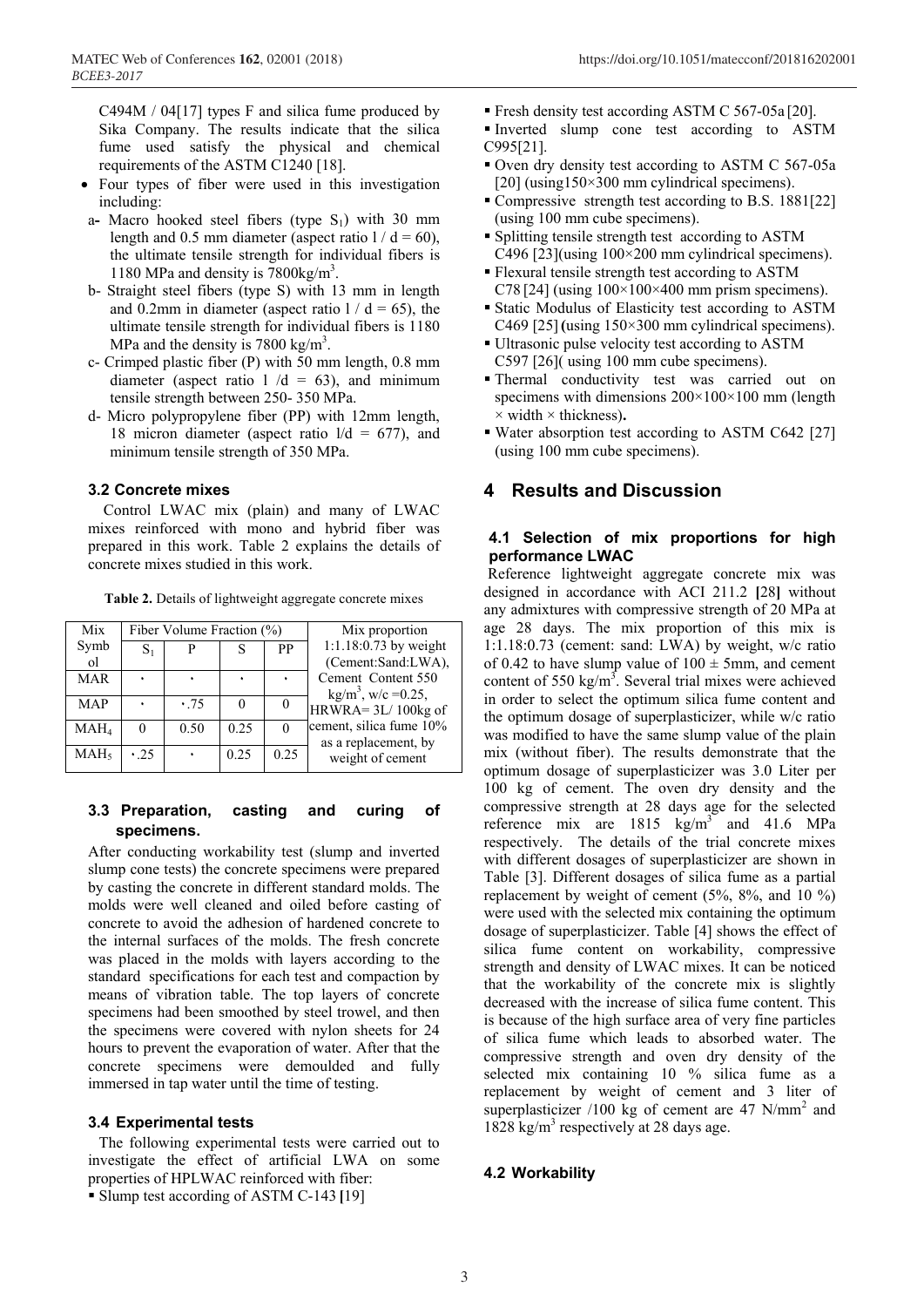The workability test results including slump test and inverted slump cone test are shown in Table [5]. The slump test did not give accurate results for workability of fiber reinforced concrete mixes [29]; hence inverted slump cone test is recommended for this type of mixes. Generally, the results indicate that the inclusion of fibers reduces the workability. This is due to the large surface area of fibers that increases the viscosity of the mixtures [30]. All HPLWAC mixes reinforced with fibers were produced without any fibers balling. Despite the reduction in workability, visible inspections show that the addition of fibers to HPLWAC enhances the uniformity and stability for fresh mixes. This is because fibers can make network structure in fresh concrete that can effectively restrain the segregation of LWA; this was also indicated by **Libre et al.**[31]**.** 

**Table 3**. Details of the trial mix with different dosages of HRWRA

| w/c             | <b>HRWRA</b> | Slump | Oven              |      | Compressive |
|-----------------|--------------|-------|-------------------|------|-------------|
| Ratio           | (L/100)      | (mm)  | dry               |      | strength    |
|                 | kg of        |       | density           |      | (MPa)       |
|                 | cement)      |       | kg/m <sup>3</sup> |      | 28          |
|                 |              |       |                   | days | days        |
| 0.42            | 0            | 105   | 1748              | 29.7 | 34.5        |
| 0.40            | 1.0          | 105   | 1765              | 30.4 | 35.7        |
| .50             | 1.5          | 100   | 1775              | 30.7 | 36.9        |
| 0.30            | 0.7          | 98    | 1787              | 32.2 | 37.0        |
| .7 <sub>V</sub> | 2.5          | 100   | 1800              | 33.4 | 39.0        |
| .70             | 3.0          | 100   | 1815              | 34.5 | 41.6        |
| 0.23            | 3.0          | 105   | 1808              | 33.1 | 40.7        |

**Table 4**. Details of trial mix with various dosages of silica fume

| Silica fume  | w/c   | Slump | Oven              | Compressive |      |
|--------------|-------|-------|-------------------|-------------|------|
| $(\% )$      | Ratio | (mm)  | Dry               | Strength    |      |
| replacement  |       |       | Density           | (MPa)       |      |
| by Weight of |       |       | kg/m <sup>3</sup> |             | 28   |
| Cement)      |       |       |                   | day s       | days |
|              | 0.25  | 100   | 1815              | 34.5        | 41.6 |
|              | 0.25  | 100   | 1818              | 35.1        | 45.8 |
|              | 0.25  | 98    | 1823              | 38.9        | 46.5 |
| 10           | 0.25  | 95    | 1828              | 40.0        | 47.0 |

### **4.3 Fresh density**

The fresh densities of HPLWAC are listed in Table 5 Results indicate that concrete reinforced with plastic, fiber has lower fresh, density compared with the plain concrete. The inclusion of steel fibers (0.25% volume fraction) in double hybrid fiber concrete mix (MAH4) increases the fresh density relative to concrete mix reinforced with plastic fiber (MAP) but it is still lower than that for plain concrete mix. The high volume fraction of steel fiber  $(0.5\%)$  in triple hybrid fiber reinforced concrete mix  $(MAH<sub>5</sub>)$  explains highest fresh density. This is because of the low specific gravity of plastic fiber and the high, specific gravity of steel fiber.

### **4.4 Ovendry density**

The oven dry density of HPLWAC mixes prepared in this work is shown in Table 5. The inclusion of plastic fiber also causes a reduction in oven dry density of HPLWAC containing artificial LWA (mix MAP). Concrete specimens reinforced with double hybrid fibers show increase in densitites compared with those containing mono plastic fiber with the same total volume fraction but it is lower than plain specimens. The high volume fraction of steel fiber (0.5%) in triple hybrid fiber reinforced concrete mix (MAH<sub>5</sub>) gives concrete with highest dry density. This is due to the high density of steel fibers used as compared to plastic fiber.

**Table 5**. Workability and density for HPLWAC

| Mix              | Slump<br>cone<br>(mm) | Inverted<br>slump<br>cone |                | Fresh<br>density<br>(kg/m <sup>3</sup> ) | Oven Dry<br>density<br>$(kg/m^3)$ |
|------------------|-----------------------|---------------------------|----------------|------------------------------------------|-----------------------------------|
|                  |                       | Sec.                      | $cm*$          |                                          |                                   |
| <b>MAR</b>       | 95                    | 18                        |                | 1935                                     | 1828                              |
| <b>MAP</b>       | 85                    | 105                       |                | 1923                                     | 1821                              |
| MAH <sub>4</sub> | 80                    | 120                       | $\mathfrak{D}$ | 1930                                     | 1823                              |
| MAH <sub>5</sub> | 65                    | 120                       | 6              | 1950                                     | 1835                              |

\*The distance from top of concrete level to the top of cone is recorded when the elapsed time is more than 120sec.

\*\*Equilibrium density is equal to oven dry density plus 50 kg/m<sup>3</sup> according to ASTM C567-05a[20].

## **4.5 Compressive Strength**

 The compressive, strength development with age for all HPLWAC, mixes are listed in Table [6]. Generally, the compressive strength increases with age for all concrete specimens. The compressive strength of concrete specimens containing artificial LWA and reinforce with mono plastic fiber at 7, 28, 60 and 90 days decreases by about 6.2%, 8.8%, 12.6% and 13.4% respectively relative to plain concrete (without fiber). This may be attributed to the high content of air and the presence of voids which reduce the compressive strength of concrete. Concrete specimens reinforced with double hybrid fibers (MAH<sub>4</sub>) show higher compressive strength than those reinforced with mono plastic fiber (MAP), but it is still less than those for plain concrete specimens. This is attributed to the inclusion of steel fibers that slightly increases the compressive strength of concrete. The inclusion of triple hybrid fiber in HPLWAC ( $MAH<sub>5</sub>$ ) slightly improves the compressive strength relative to the plain concrete specimen (MAR).

**Table 6**. Compressive strength for HPLWAC

| Mix    | Compressive strength (MPa) |      |      |      |
|--------|----------------------------|------|------|------|
| symbol |                            | 28   | 60   | 90   |
|        | days                       | days | days | days |
|        |                            |      |      |      |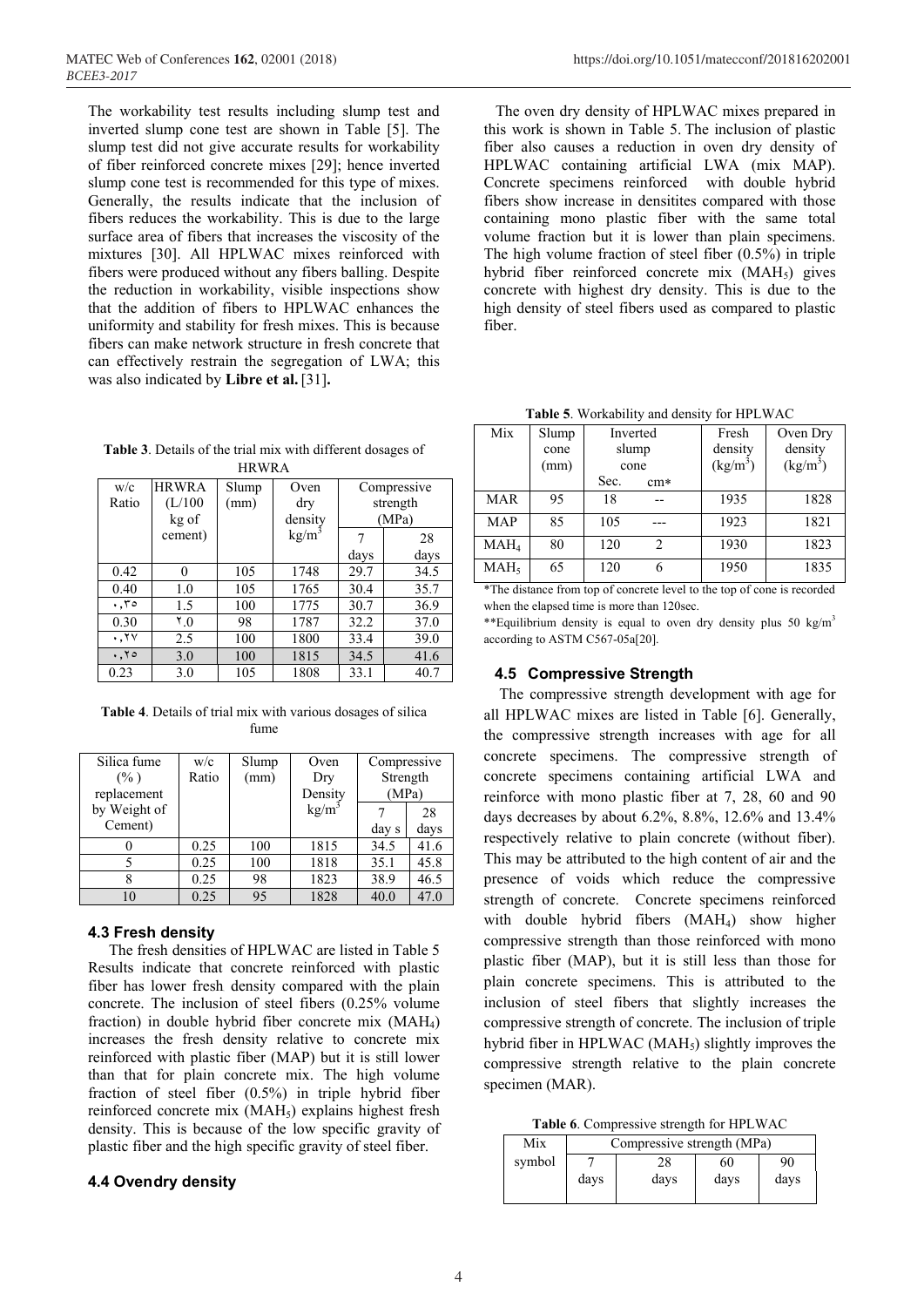| MAR              | 40.0 | 47.0 | 51.8 | 53.5 |
|------------------|------|------|------|------|
| MAP              | 37.7 | 43.2 | 46.0 | 47.2 |
| MAH4             | 39.0 | 45.6 | 48.4 | 49.2 |
| MAH <sub>5</sub> | 41.8 | 48.5 | 53.9 | 54.8 |

#### **4.6 Ultrasonic pulse velocity**

The UPV test is used to estimate the uniformity and quality of HPLWAC. The results of UPV for HPLWAC in Table 7 are in the range of 4.22- 4.65 km/sec. These values represent the good quality of concrete specimens prepared in this investigation [32].

**Table 7**. Ultrasonic pulse velocity for HPLWAC

| Mix              |      | $UVP$ (km/sec) |      |      |  |
|------------------|------|----------------|------|------|--|
| symbol           |      | 28             | 60   | 90   |  |
|                  | days | days           | days | days |  |
| <b>MAR</b>       | 4.40 | 4.51           | 4.57 | 4.61 |  |
| <b>MAP</b>       | 4.22 | 4.34           | 4.45 | 4.53 |  |
| MAH <sub>4</sub> | 4.29 | 4.41           | 4.48 | 4.60 |  |
| MAH <sub>5</sub> | 4.35 | 4.53           | 4.60 | 4.65 |  |

#### **4.7 Splitting tensile strength**

The development of splitting tensile strength with age for HPLWAC containing artificial lightweight aggregate is shown in Table 8 and Fig. 1. The results demonstrate that the inclusion of mono plastic fibers causes an increase in splitting tensile strength relative with plain concrete. The percentages of increase in splitting tensile strength are 20.8%, 31.9%, 36.4% and 41% at ages 7, 28, 60 and 90, days age respectively as compared to the plain concrete specimen. This is because the action of fiber in arresting the cracks  $[V]$ . All hybrids fiber reinforced HPLWAC (MAH $_4$  and MAH<sub>5</sub>) demonstrate higher splitting tensile strength compared with concrete mix reinforced with mono plastic, fiber (MAP). The maximum splitting tensile, strength of HPLWAC with artificial aggregate is recorded for concrete specimen reinforced with triple hybrid fiber  $(MAH<sub>5</sub>)$ . The percentages of increase in splitting tensile strength for specimen reinforced with triple hybrid fiber are 34.6%, 56%, 63.6 % and 68.1% for 7, 28, 60 and 90 days age respectively compared to the plain concrete specimen (MAR). This is because of the synergy between macro and micro fiber in arresting crack.



**Fig.1.** Splitting tensile strength development with various ages for lightweight concrete specimens**.** 

| $\frac{1}{2}$ and $\frac{1}{2}$ . Spinning tending strongen for the $\frac{1}{2}$ . |      |                                  |      |      |
|-------------------------------------------------------------------------------------|------|----------------------------------|------|------|
|                                                                                     |      | Splitting Tensile Strength (MPa) |      |      |
| Mix                                                                                 |      | 28                               | 60   | 90   |
| Symbol                                                                              | Days | Days                             | Days | Days |
| <b>MAR</b>                                                                          | 3.12 | 3.70                             | 3.82 | 3.95 |
| <b>MAP</b>                                                                          | 3.77 | 4.88                             | 5.21 | 5.57 |
| MAH <sub>4</sub>                                                                    | 3.92 | 5.13                             | 5.46 | 5.83 |
| MAH <sub>5</sub>                                                                    | 4.50 | 5.77                             | 6.25 | 6.64 |

|  |  | Table 8. Splitting tensile strength for HPLWAC |  |
|--|--|------------------------------------------------|--|
|--|--|------------------------------------------------|--|

## **4.8 Flexural tensile strength (modulus of rupture)**

The influence of fiber on flexural strength is listed in Table 9 and Fig. 2. The results demonstrate that the addition of fibers to HPLWAC increases the flexural strength for both mono and hybrid (double and triple) fiber reinforced concrete specimens compared to plain concrete specimens. The results of HPLWAC containing artificial LWA indicate that the inclusion of mono plastic fibers shows increase in flexural strength compared with reference concrete. The percentages of increase in flexural strength for concrete mix reinforced with mono plasticfiber (MAP) are  $19.5\%$ ,  $37\%$ ,  $33.9\%$ and 34.2% at 7, 28, 60 and 90 days age, respectively compared to plain concrete (MAR). This is due to the action of fiber that arrested the cracks. Hybrid fiber reinforced HPLWAC specimens  $(MAH<sub>4</sub>$  and  $MAH<sub>5</sub>)$ demonstrate higher flexural strength relative to concrete specimen with mono plastic (MAP). The highest flexural strength is recorded for concrete specimens reinforced with triple hybrid fiber  $(MAH<sub>5</sub>)$ . The percentages of increase in flexural strength for these specimens are 50.5%, 62.4%, 66.8% and 62.2% at 7, 28,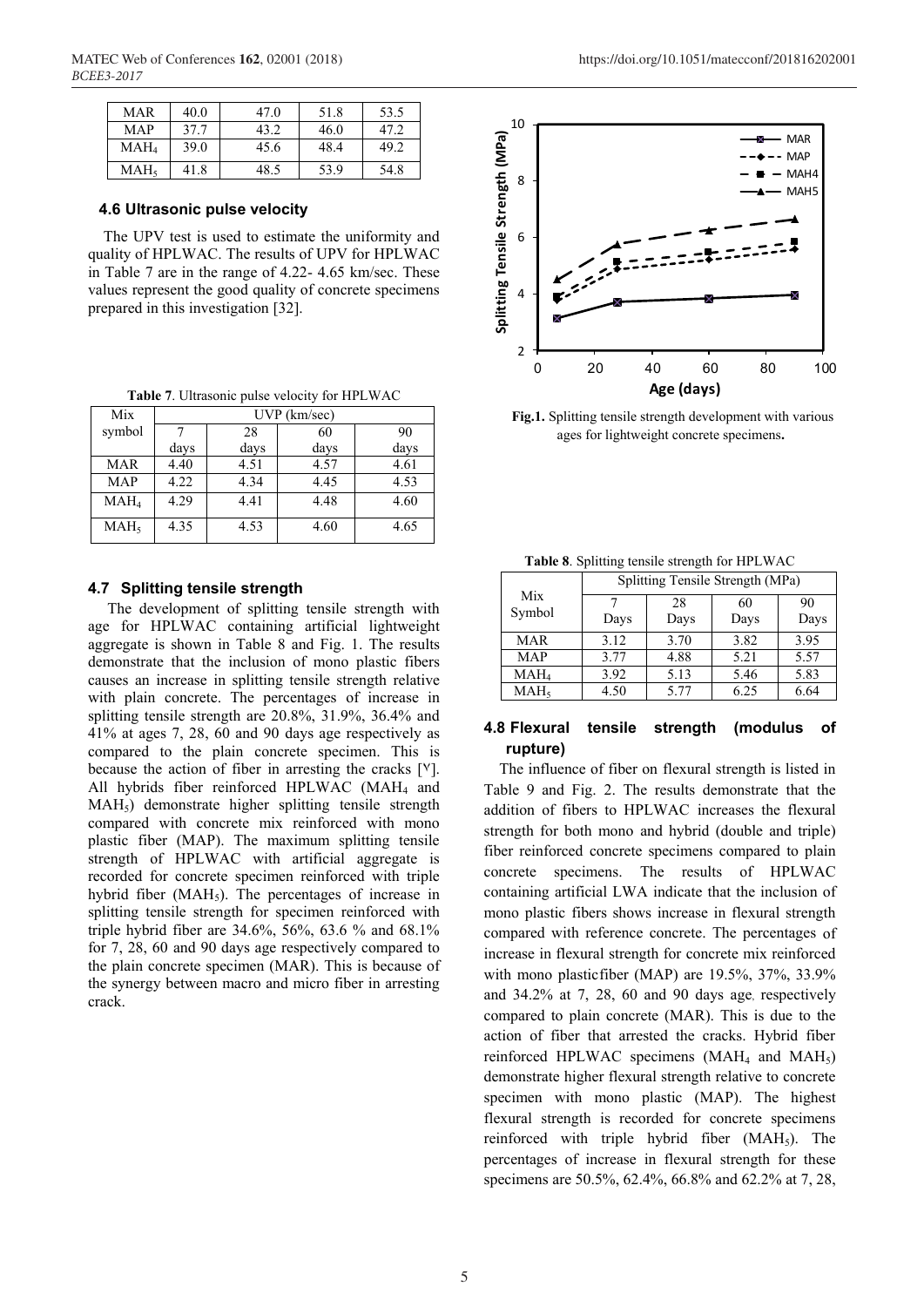60 and 90 days, age respectively compared to plain concrete. This is due to the high tensile strength of steel fiber in triple, hybrid fiber concrete mix and the synergy between micro and macro fibers in arresting micro and macro cracks respectively [33].

|  | Table 9 Flexural strength of HPLWAC |
|--|-------------------------------------|
|--|-------------------------------------|

| Mix              | Flexural Strength (MPa) |      |      |      |
|------------------|-------------------------|------|------|------|
| symbol           |                         | 28   | 60   | 90   |
|                  | days                    | days | days | days |
| <b>MAR</b>       | 4.10                    | 4.87 | 5.18 | 5.47 |
| <b>MAP</b>       | 4.90                    | 6.67 | 6.92 | 7.34 |
| MAH <sub>4</sub> | 5.25                    | 6.83 | 7.36 | 7.85 |
| MAH <sub>5</sub> | 6.17                    | 7.91 | 8.64 | 8.87 |



**Fig. 2.** Flexural tensile strength development with varies ages for lightweight concrete specimens**.**

#### **4.9 Static modulus of elasticity**

 Static modulus of elasticity for all HPLWAC specimens is illustrated in Table 10. The results indicate that the inclusion of mono plastic fiber in concrete causes a decrease in modulus of elasticity by about 11.7 % and 5.1% at 28, and 90, days age respectively compared with plain concrete. All hybrid, fibers reinforced HPLWAC (MAH<sub>4</sub> and MAH<sub>5</sub>) show increase in modulus of elasticity in comparison with concrete specimen reinforced with mono plastic fiber (MAP). The highest modulus of elasticity is recorded for concrete specimen reinforced with triple fiber  $(MAH<sub>5</sub>)$ . This is due to the use of macro and micro steel fibers combined with other fibers (polypropylene fiber) in this specimen.

**Table 10.** Static modulus of elasticity of HPLWAC

| Mix              | Static modulus of elasticity (GPa) |         |  |
|------------------|------------------------------------|---------|--|
| symbol           | 28 Days                            | 90 Days |  |
| <b>MAR</b>       | 19.073                             | 20.844  |  |
| <b>MAP</b>       | 17.081                             | 19.520  |  |
| $MAH_4$          | 17.528                             | 20.143  |  |
| MAH <sub>5</sub> | 20.436                             | 21.024  |  |

#### **4.10 Thermal Conductivity**

The results of the thermal conductivity of all HPLWAC specimens are shown in Table 11. Thermal conductivity of plain HPLWAC containing artificial lightweight aggregate is 0.9278 W/ (m. K). Thermal conductivity of normal weight concrete is in the range of 1.98 - 2.94 W/ (m. K) depending on the type of aggregate used [34]. The low thermal conductivity of lightweight aggregate concrete is attributed to the presence of pores in lightweight aggregate that resist the heat flow through the concrete and affects the conductivity of the material. The low unit weight and thermal conductivity combined with the ability to cast in any desired shape enable this structural lightweight concrete to be suitable material for casting different thermal insulated structural members. The inclusion of mono plastic fiber in concrete specimens (MAP) causes a slight reduction in thermal conductivity. This reduction may be attributed to the low thermal conductivity of lightweight plastic fiber which increases the insulation property of the concrete specimens. Concrete specimens reinforced with hybrid (double and triple) fibers  $(MAH<sub>4</sub>$  and  $MAH<sub>5</sub>)$  show increase in thermal conductivity relative to plain concrete (MAR). This is because the high thermal conductivity of steel fiber.

#### **4.11 Water absorption**

The results of water absorption for HPLWAC specimens are listed in Table 11. The water absorption of all, HPLWAC specimens are less than 10 percent by weight. This shows the good quality of HPLWAC specimens prepared in this work [32]. Also, HPLWAC specimens with artificial lightweight aggregate reinforced with mono or hybrid, fibers indicate a decrease in water absorption relative with plain concrete specimen (MAR). This is because of the role of fibers which effectively increases the crack resistance that reduces the permeability of concrete.

**Table 11.** Thermal conductviy and water absorbtion of  $H$ <sub>L</sub>W<sub>AC</sub>

| 111 L W AV       |                    |                      |  |  |  |
|------------------|--------------------|----------------------|--|--|--|
| Mix              | Water absorption   | Thermal conductivity |  |  |  |
| symbol           | at 28 days $(\% )$ | at 28 days           |  |  |  |
|                  |                    | [ W/(m. k) ]         |  |  |  |
| <b>MAR</b>       | 5.85               | 0.9278               |  |  |  |
| <b>MAP</b>       | 5.74               | 0.9132               |  |  |  |
| $MAH_4$          | 5.57               | 0.9379               |  |  |  |
| MAH <sub>5</sub> | 5.34               | 0.9987               |  |  |  |

## **5 Conclusions**

 From the experimental results presented in this work, the following conclusions can be drawn:

[1] The produced sustainable lightweight aggregate concrete containing artificial LWA has a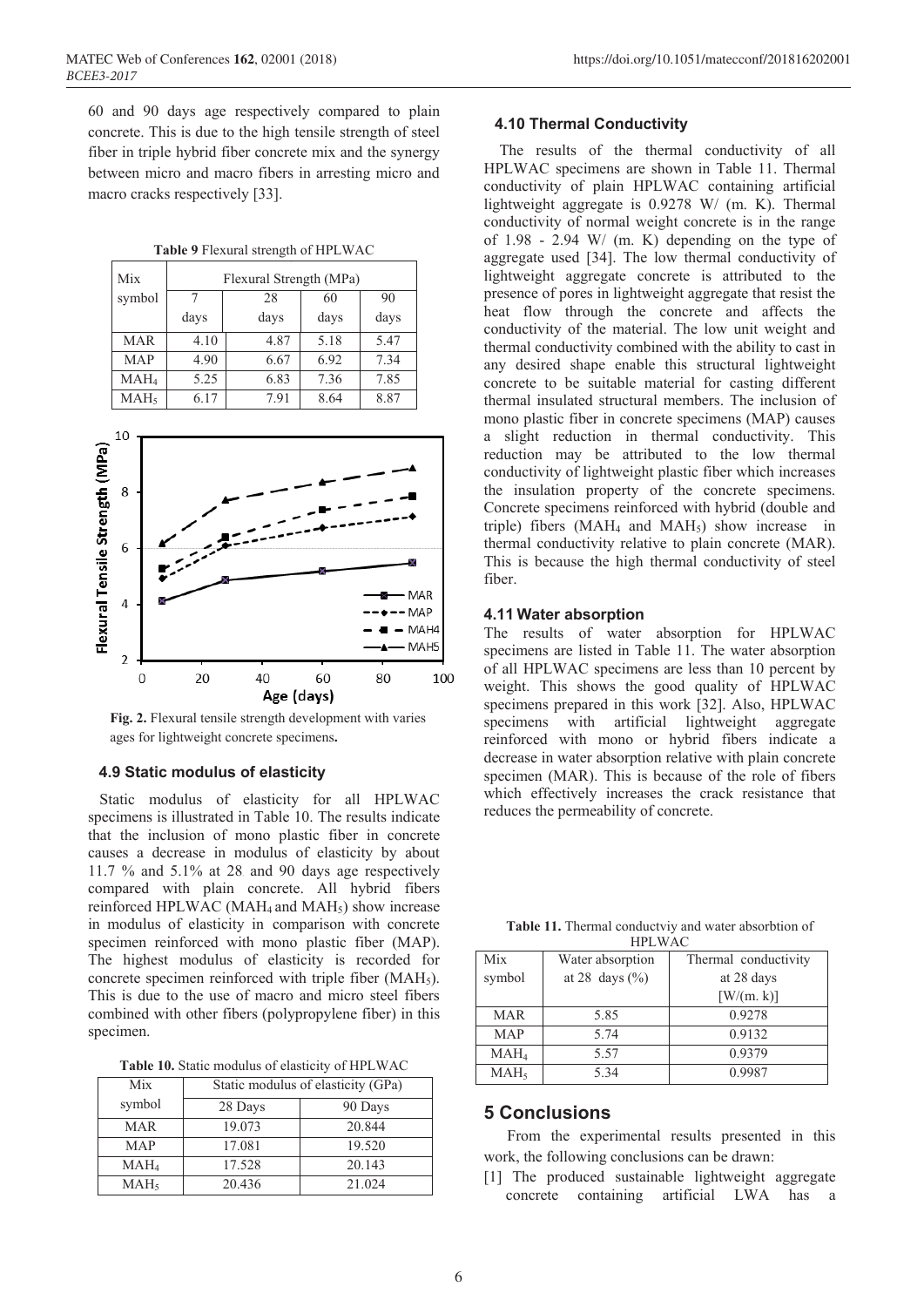compressive strength of 47 MPa and oven dry density of  $1828 \text{ kg/m}^3$  at 28 days age.

- [2] The addition of plastic fiber causes a reduction in oven dry density, while steel fiber causes increses in oven dry density. The addition of hybrid fiber (double and triple) shows increase in densitites compared with specimens containing mono plastic fiber with the same total volume fraction.
- [3] The compressive strength of concrete specimens at different ages decreases with the addition of mono plastic fiber in the range from (6% -13%), while the inclusion of double and triple hybrid fiber ( mixes  $MAH<sub>4</sub>$  and  $MAH<sub>5</sub>$ ) slightly improves the compressive strength relative to the plain concrete specimens.
- [4] The inclusion of mono plastic fibers causes an increase in splitting tensile strength compared to plain concrete. Double and triple hybrid fiber reinforced specimens  $(MAH<sub>4</sub>$  and  $MAH<sub>5</sub>)$  show higher splitting tensile strength compared with specimens reinforced with mono plastic fiber (MAP).
- [5] Mono plastic fibers show increase in flexural strength compared with plain concrete. Hybrid fiber reinforced specimens  $(MAH<sub>4</sub>$  and  $MAH<sub>5</sub>)$  show higher flexural strength relative to specimens reinforced with mono plastic fiber (MAP).
- [6] The inclusion of mono plastic fiber in concrete specimens causes a decrease in modulus of elasticity. Double and triple hybrid fiber reinforced concrete specimens ( $MAH<sub>4</sub>$  and  $MAH<sub>5</sub>$ ) show slight increase in modulus of elasticity in comparison with specimens reinforced with mono plastic fiber (MAP). The highest modulus of elasticity is recorded for specimens reinforced with triple hybrid fiber reinforced specimens  $(MAH<sub>5</sub>)$ .
- [7] Thermal conductivity of plain specimens is 0.9278 W/ (m. K), while for specimens reniforecd with mono plastic fibers it is slightly lower. Specimens reinforced with double and triple hybrid fiber  $(MAH<sub>4</sub>$  and  $MAH<sub>5</sub>$ ) show higher thermaal conductivity relative to both plain and plastic fiber reinforced specimens.
- [9] The water absorption of all HPLWAC, specimens reinforced, with mono, and hybrid fibers decreases compared with plain specimens.

### **References**

- 1. Eurocode No.2, part I, General Rules and Rules for Buildings, Final Text,( October 1991)
- 2. Hoff, G.C., US Army Corps of Engineers, Engineer Research and Development Center, (August, 2002).
- 3. De Gennaro, R., Cappelletti, P., Gerri, G., De Gennaro, M., Doudi, M., and Langella, A., Applied Clay Science, Vol. **28,** No. **1**, pp.309-319, (2005)
- 4. Chi, J.M., Huang, R., Yang , C.C., and Chang , J.J., Cement and Concrete Composites,Vol**.25**, Issue **2**, pp.197-205,(2003).
- 5. Cabral, A., Schalch, V., Molin, D., and Ribeiro, J., Construction and Building Materials, Vol. **24**, pp. 421–430, (2010)
- 6. Sabin, G. M., Taylor and Francis Group, (201).
- 7. Daneti, S.B., and Wee, T. H., Magazine of Concrete Research, Vol**.63**, Issue **11**, pp.871-881, (2011).
- 8. Widodo, S., Satyarno, I. and Tudjono, S., Civil Engineering, Vol. **23**, No. **8**, pp. 1211–1219, (2011).
- 9. Iraqi Standard, NO.**5**, "Portland Cement", The Central Organization for Standardization and Quality Control, (1984), (in Arabic).
- 10. Iraqi Specification, No.**45**, "*Aggregate from Natural Sources for Concrete and Constructions*", (1980), (in Arabic).
- 11. Khalil, W. I., Ahmed, H. K., and Hussein, Z. M, 17<sup>th</sup> International Conference on Building Science and Engineering, Berlin Germany Conference, Sep 14-15, Vol. **19**, No.(**9)** Part IV, (2015).
- 12. ASTM C330-03, **"***Standard Specification for Lightweight Aggregates for Structural Concrete*" Annual Book of ASTM Standards, Vol.**04-02,** Concrete and Aggregates, United States, ( 2003).
- 13. ASTM C127, "*Standard Test Method for Density Relative Density (Specific Gravity) and Adsorption of Coarse Aggregate*", Annual Book of ASTM Standards, Vol. **04.02**, pp. 68–73, (2004).
- 14. ASTM C29/C29M, "*Standard Test Method for Bulk Density (Unit Weight) and Voids in Aggregate*", Annual Book of ASTM Standards, Vol. **04.02**, pp. 1- 4, (2004).
- 15. BS 812, Part 110, "*Method for Determination of Aggregate Crushing Value (ACV)*", British Standards Institution, pp. 8, (1990).
- 16. BS 3797, "*Specification for Lightweight Aggregates for Masonry Units and Structural Concrete*", British Standards Institution, pp. 2, (1990).
- 17. ASTM C494/C494M, "*Standard and Specification for Chemical Admixtures for Concrete*", Annual Book of ASTM Standards, Vol. **04.02**, pp. 271– 279, (2004).
- 18. ASTM C1240 "*Standard Specifications for Silica Fume Used in Cementitious Mixtures*", Annual Book of ASTM Standards, Vol**.04**, pp. 200-208, (2007).
- 19. ASTM C143/C143M–03, "*Standard Test Methods for Slump of Hydraulic–Cement Concrete*", Annual Book of ASTM Standards, Vol. **04.02**, pp. 95–98, (2004).
- 20. ASTM C567, "*Standard Test Methods for Determination Density of Structural Lightweight Concrete*", Annual Book of ASTM Standards, Vol. **04.02**, pp. 302–304, (2004).
- 21. ASTM C955/C995, "*Standard Test Methods for Time of Flow of Fiber-Reinforced Concrete through Inverted Slump Cone* ", Annual Book of ASTM Standards, Section 6, Vol. **04.02**, (2001).
- 22. BS. 1881, Part 116, "*Method for Determination of Compressive Strength of Concrete Cubes*", British Standards Institution, 1881; pp. 3, (1989).
- 23. ASTM C496/C496M, "*Standard Test Methods for Splitting Tensile Strength of Cylindrical*", Annual Book of ASTM Standards, Vol. **04.02**, pp. 283– 287, (2004).
- 24. ASTM C78-02, "*Standard Test Method for Flexural Strength of Concrete (Using Simple Beam with*